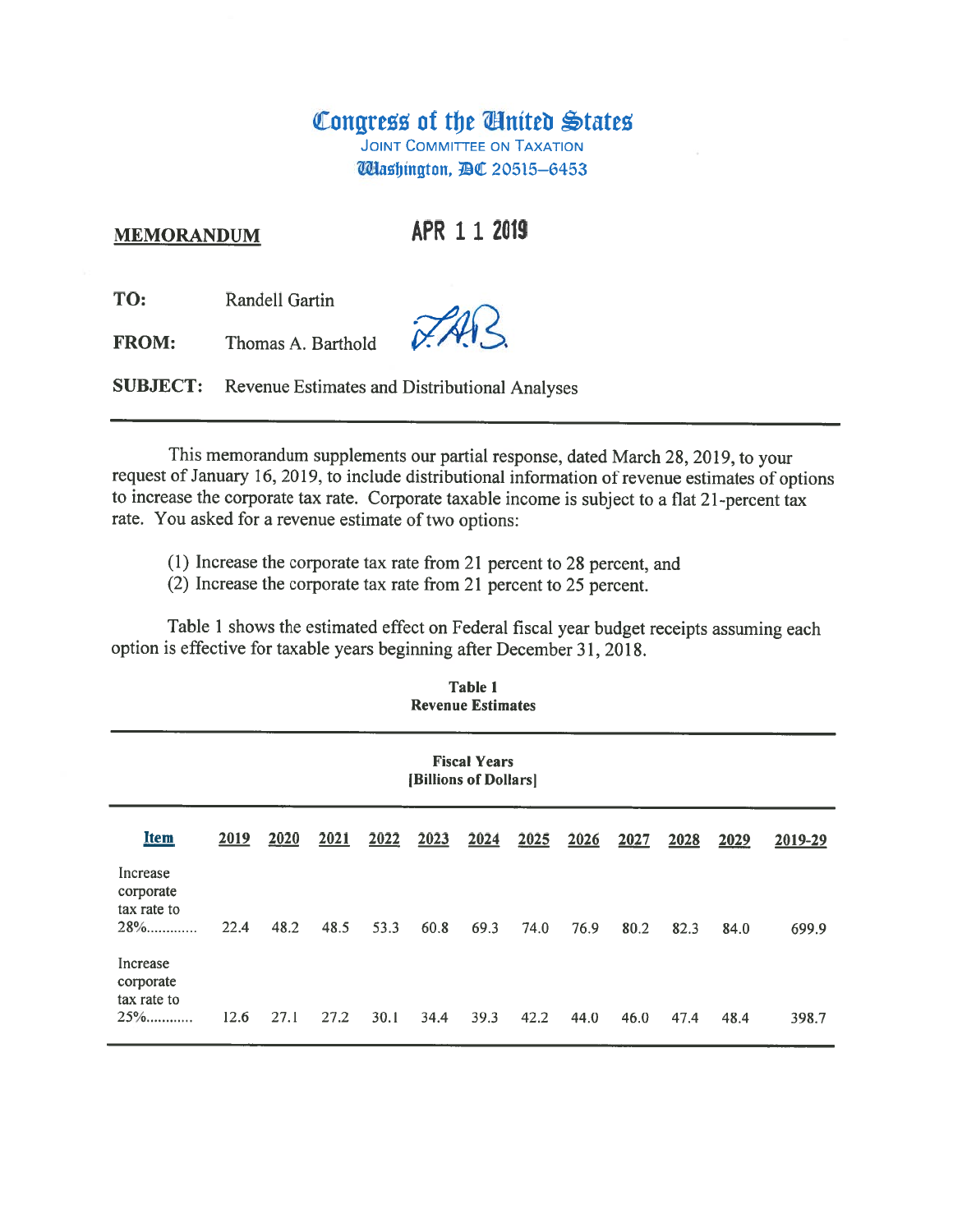## Congress of the Anited States **JOINT COMMITTEE ON TAXATION Washington, AC 20515-6453**

TO: Randell Gartin **SUBJECT:** Revenue Estimates and Distributional Analyses

Page 2

Table 2 shows the estimated distributional effect of increasing the corporate tax rate from 21 percent to 28 percent for calendar years 2019 and 2029.

|                        | 2019                          |                              | 2029                          |                              |  |  |
|------------------------|-------------------------------|------------------------------|-------------------------------|------------------------------|--|--|
| <b>Income Category</b> | <b>Returns</b><br>(Thousands) | <b>Dollars</b><br>(Millions) | <b>Returns</b><br>(Thousands) | <b>Dollars</b><br>(Millions) |  |  |
| $$0 - $10,000$         | 2,082                         | \$53                         | 11,222                        | \$158                        |  |  |
| $$10,000 - $20,000$    | 3,683                         | 91                           | 15,957                        | 482                          |  |  |
| $$20,000 - $30,000$    | 6,386                         | 173                          | 16,357                        | 836                          |  |  |
| $$30,000 - $40,000$    | 7,981                         | 287                          | 14,396                        | 1,066                        |  |  |
| $$40,000 - $50,000$    | 8,299                         | 385                          | 13,333                        | 1,344                        |  |  |
| $$50,000 - $75,000$    | 19,674                        | 1,428                        | 28,481                        | 4,386                        |  |  |
| \$75,000 - \$100,000   | 14,464                        | 1,803                        | 19,199                        | 4,844                        |  |  |
| $$100,000 - $200,000$  | 28,897                        | 7,212                        | 36,046                        | 19,052                       |  |  |
| \$200,000 - \$500,000  | 10,083                        | 7,620                        | 12,064                        | 18,237                       |  |  |
| $$500,000.-$1,000,000$ | 1,337                         | 3,383                        | 1,535                         | 7,308                        |  |  |
| \$1,000,000 and above  | 686                           | 9,116                        | 752                           | 16,400                       |  |  |
| <b>TOTAL</b>           | 103,571                       | \$31,550                     | 169,341                       | \$74,112                     |  |  |

 $\overline{\phantom{a}}$ 

### Table 2 **Effect of 28-Percent Corporate Tax Rate**

NOTE: Details may not add to totals due to rounding.